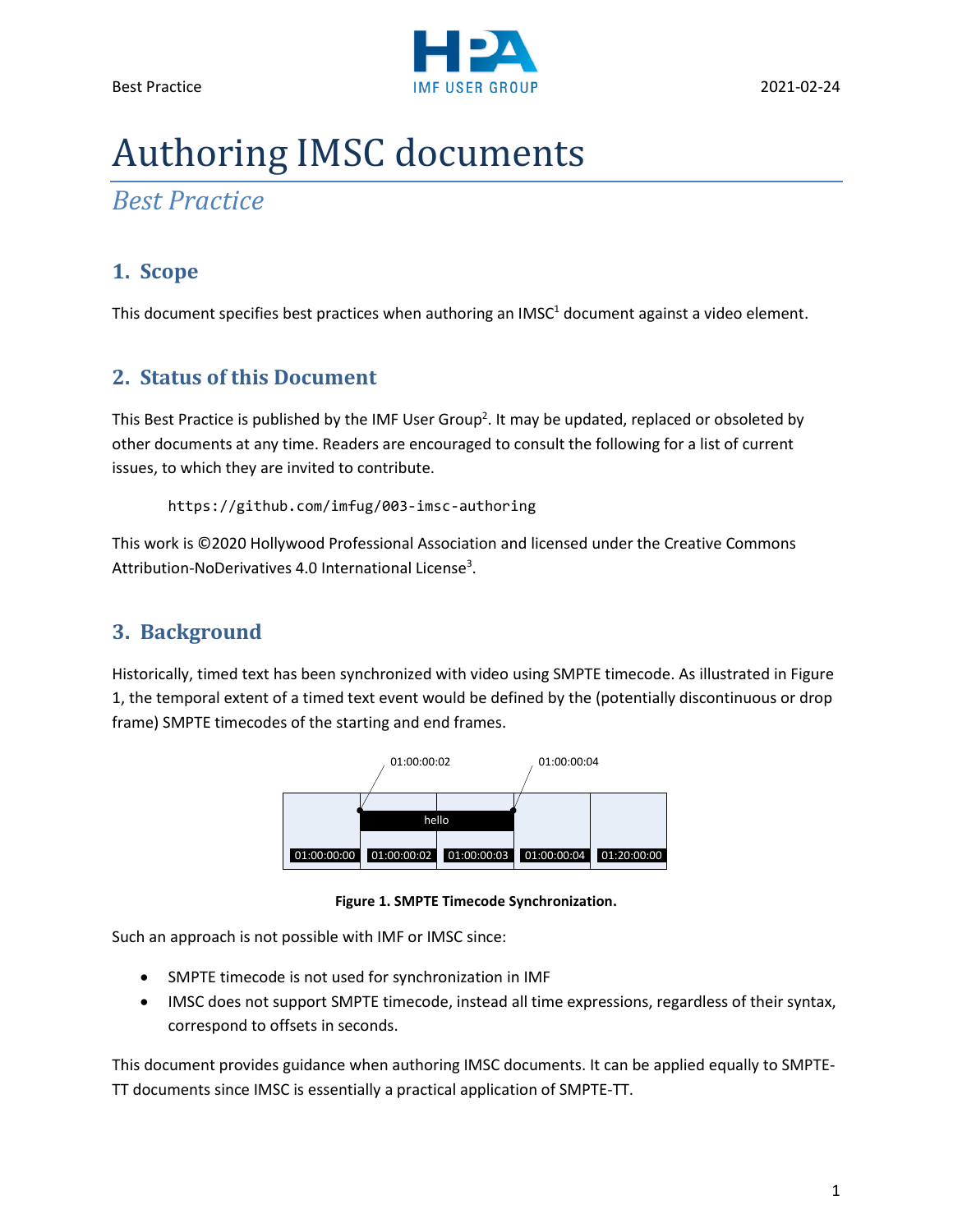

# **4. Recommendations**

#### **4.1 Time expression syntax**

Time expressions in the IMSC document should use one of the following syntaxes:

- clock-time with fractions, e.g. "00:11:12.234"; or
- offset-time with frames, e.g. "4564654f", where ttp:frameRate and ttp:frameRateMultiplier are set to the video frame rate.

Time expression in the IMSC document should not use the clock-time with frames syntax, e.g. "01:00:02:23". This syntax, while it resembles SMPTE timecode, is not SMPTE timecode (see Annex I.2 at TTML2<sup>4</sup>).

**Table 1. Time expression syntaxes.**

| begin="4564654f" | $\mu$ begin="00:11:12.234" | begin="01:00:02:23" |
|------------------|----------------------------|---------------------|
| end="4564754f"   | end="00:11:14.124"         | end="01:00:03:12"   |

#### <span id="page-1-0"></span>**4.2 Time expressions are always relative to the first frame at 0s**

The time expressions in the IMSC document should be relative to 0 seconds, which corresponds to the start of the first frame of the video element, including any slate, head format, etc.



**Figure 2. Time expression relative to first video frame.**

# **4.3 Ignore video timecode**

The time expressions should ignore any timecode associated with the video.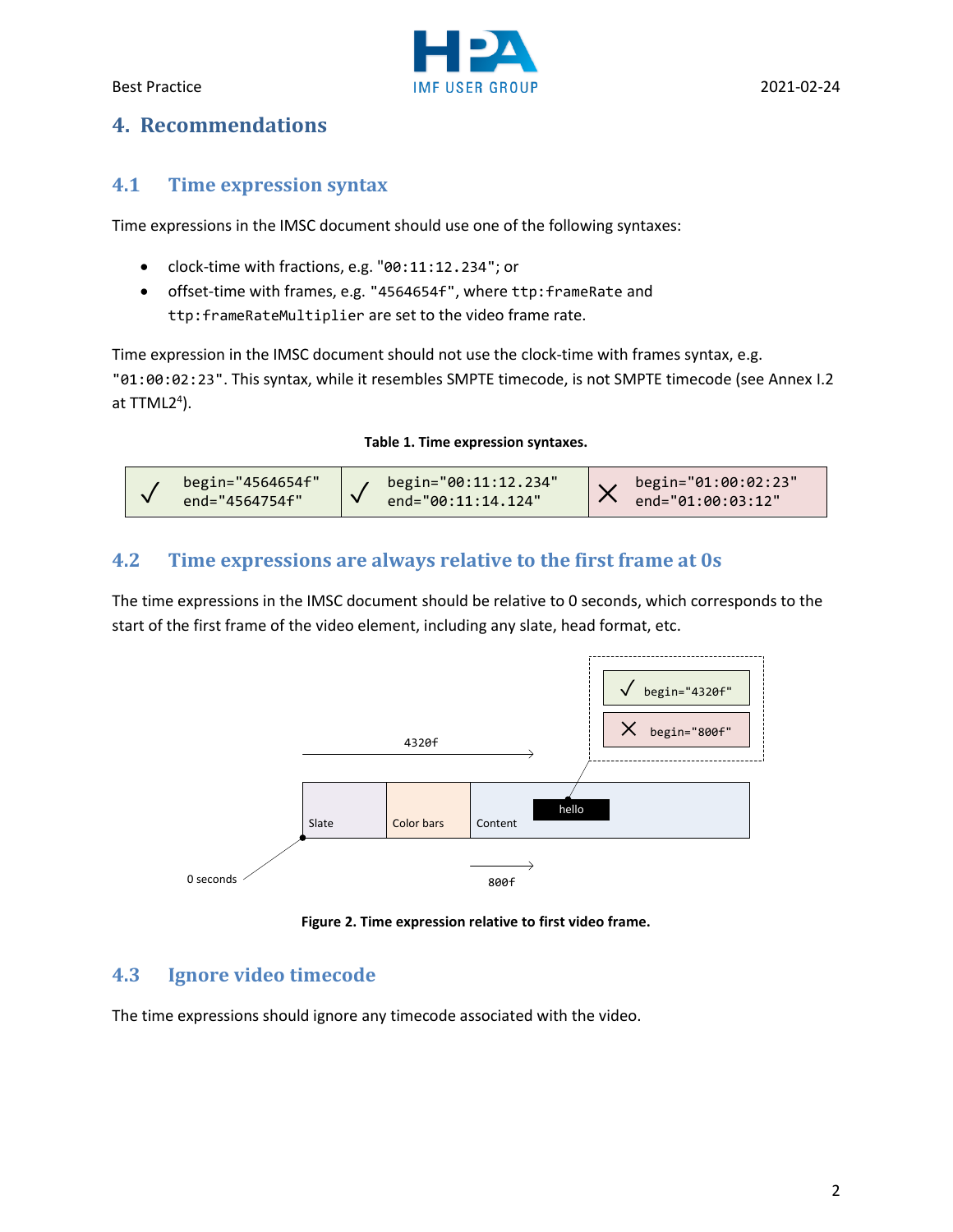





#### <span id="page-2-0"></span>**4.4 Minimal empty IMSC document**

IMF requires the presence of content at all times within a timed text virtual track. In order to fill a gap created by the addition of visual content for which no timed text is provided, e.g. when adding dub cards at the end of a Composition, a timed text virtual track typically references an IMSC document that contains no content.

The following is a minimal empty IMSC document that can be used to fill gaps of arbitrary duration in timed text virtual tracks:

<tt xml:lang="" xmlns="http://www.w3.org/ns/ttml"/>

NOTE 1: While the minimal empty IMSC document is not a valid EBU-TT-D document according to EBU Tech 3380<sup>5</sup>, EBU Tech 3381<sup>6</sup> specifies that such a document is accepted by processors when the document is stored in an ISOBMFF file that conforms to ISO/IEC 14496-30.

NOTE 2: The XML prolog <?xm1 ... ?> is not required by XML 1.0 since IMSC requires UTF-8 encoding.

# **5. Example #1**

As illustrated in Figure 4, an IMSC document (en.ttml) is authored against a video proxy (video.mov). The video proxy consists of the same sequence of frames as a video master (video.mxf), which does not include any head format or slate. As specified in Section [4.2,](#page-1-0) each time expression in the IMSC document is relative to the start of the first frame of the video proxy, and thus to the start of the first frame of the video master. The IMSC document is then wrapped in MXF (en.tt.mxf) for use in a Composition.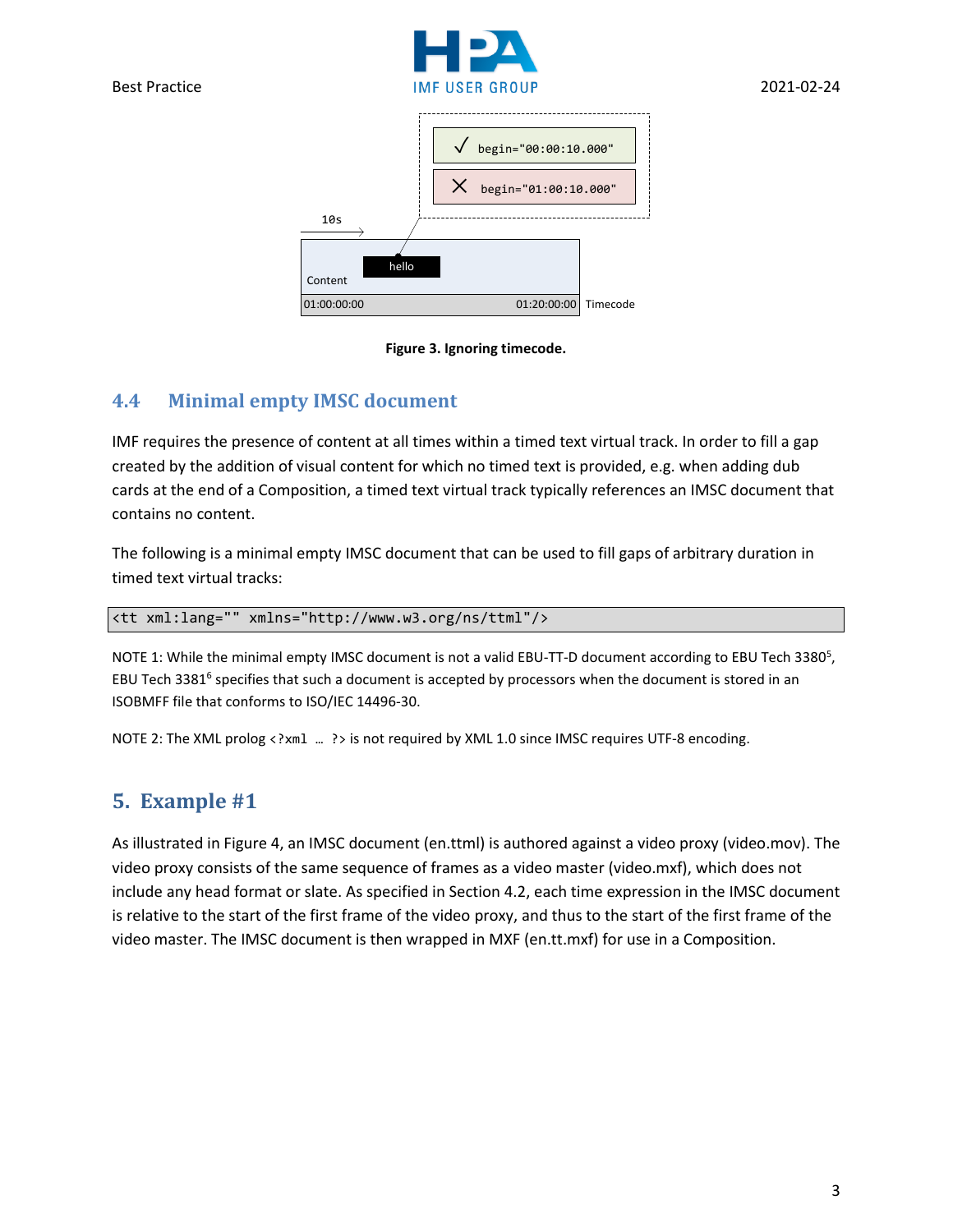



**Figure 4. IMSC document authored against video that does not include a head format.** The text "hello" is intended to appear at the beginning of the 801st frame of the video.mov file.

As illustrated in Figure 5, a Composition assembles the video master with a slate (slate.mxf). As a result, the first frame of the video master does not correspond to the first frame of the Composition. For the contents of the IMSC document authored above to remain synchronized with the video master, the empty IMSC document specified in [4.4](#page-2-0) is added to the Composition. The duration of the Resource that references the empty IMSC document is equal to the duration of the slate.



**Figure 5. Synchronizing image and timed text essence in an IMF composition that includes a slate.** Each of the image resources selects the entire contents of its referenced Track Files, i.e. its EntryPoint parameter is 0 and its SourceDuration parameter is equal to the duration of the referenced Track File. The EntryPoint, SourceDuration and EditRate parameters of the timed text resources match those of their corresponding image resources. The FFOC and LFOC markers signal the content for display, excluding the content of the slate.

# **6. Example #2**

As illustrated in [Figure 6,](#page-4-0) and similarly to Example #1, an IMSC document (en.ttml) is authored against a video proxy (video.mov). In contrast with Example #1, the video master (video.mxf) includes a head format and each time expression in the IMSC document is therefore relative to the first frame of the head format.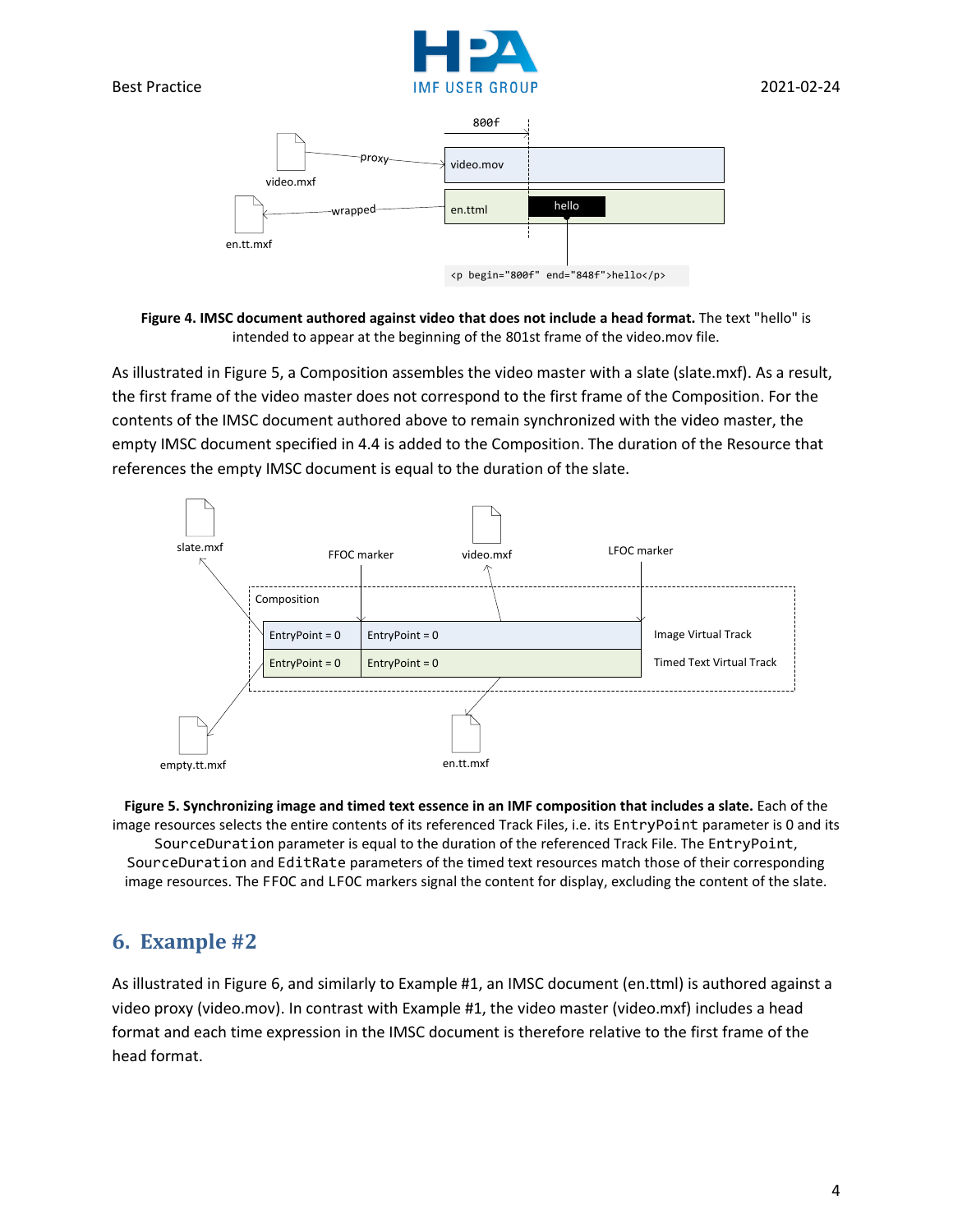



<span id="page-4-0"></span>**Figure 6. IMSC document authored against video that includes a head format.** The text "hello" is intended to appear at the beginning of the 861st frame of the video.mov file. Frames 1-60 of the video.mov file comprises a head format.

As illustrated in [Figure 7,](#page-4-1) a Composition assembles the video master, excluding the head format. This is achieved by setting the EntryPoint parameter of the Resource referencing the video master to the frame immediately following the last frame of the head format. For the contents of the IMSC document authored above to remain synchronized with the video master, the EntryPoint parameter of the Resource referencing the Timed Text Track File matches that of the Resource referencing the video master.



<span id="page-4-1"></span>**Figure 7. Synchronizing image and timed text essence in an IMF composition that removes a head format.** The image resource that references the video master excludes the head format by setting the EntryPoint parameter just past the head format and the SourceDuration parameter to the duration of the video master minus the duration of the head format. The EntryPoint, SourceDuration and EditRate parameters of the timed text resources match those of the image resource. The FFOC and LFOC markers signal the content for display.

<sup>1</sup> https://www.w3.org/TR/ttml-imsc1.1/

<sup>2</sup> https://www.imfug.com/

<sup>3</sup> http://creativecommons.org/licenses/by-nd/4.0/

<sup>4</sup> https://www.w3.org/TR/ttml2/

<sup>5</sup> https://tech.ebu.ch/docs/tech/tech3380v1\_0\_1.pdf